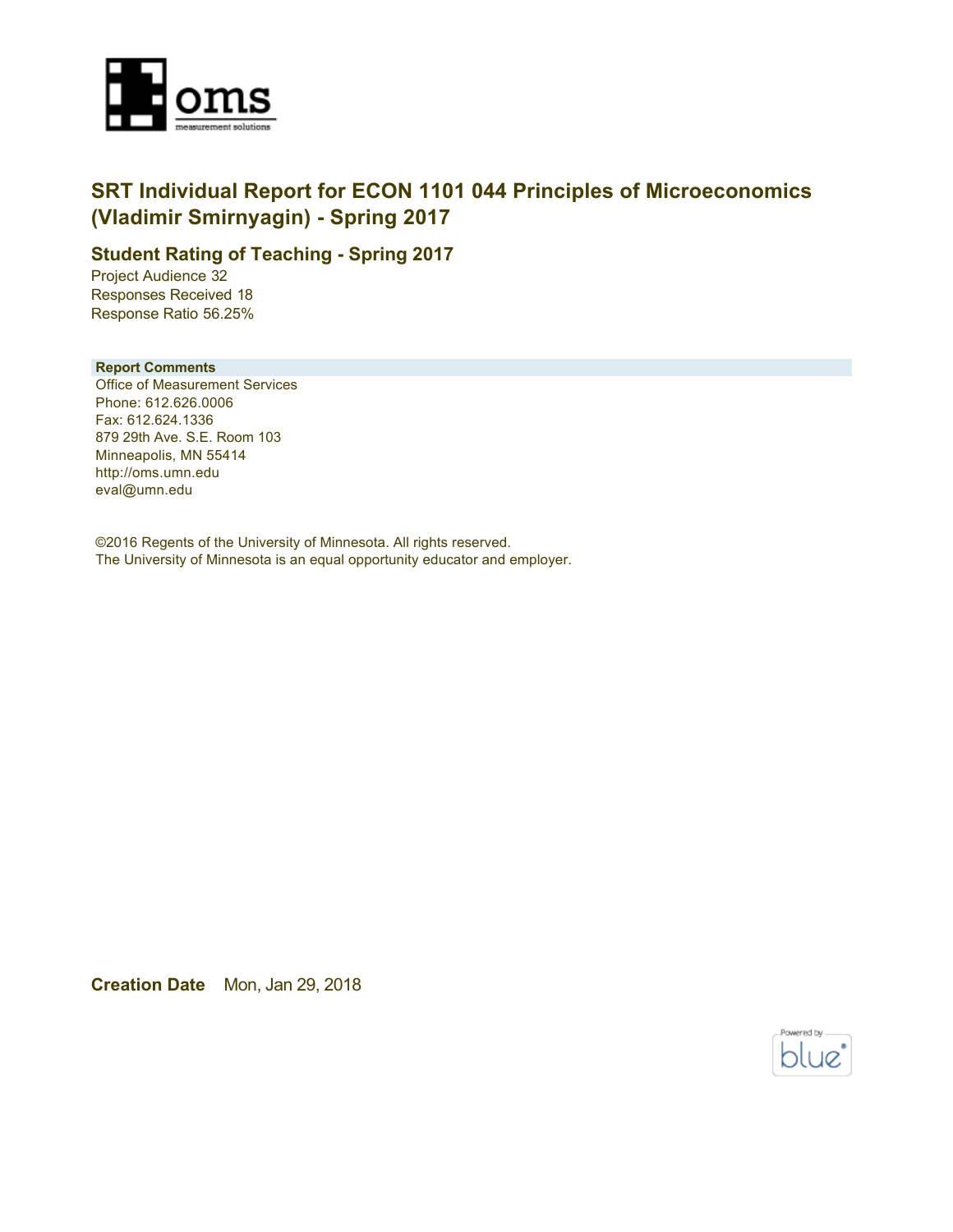SRT Individual Report for ECON 1101 044 Principles of Microeconomics (Vladimir Smirnyagin) - Spring 2017

#### **Letter from the Director**

In April 2014, the University Senate approved the updated Student Rating of Teaching (SRT) form. The SRT is expected to improve how teaching is assessed by students and help instructors better understand how they can improve their teaching. The SRT results are linked to the University's Student Learning Outcomes (<http://www.slo.umn.edu>).

The updated Student Rating of Teaching is divided into two major sections and two supplemental questions:

- Section 1: Instructor Ratings This section contains five questions for students to rate their instructor and an open-ended question: "What did the instructor do that most helped your learning?"
- Section 2: Course Ratings This section contains six questions for students to rate their course and an open-ended question: "What suggestions do you have for improving this course?"
- Supplemental Questions
	- Did you take this course because it was required or was an elective?
	- How would you rate the physical environment in which you take this class, especially the classroom facilities, including your ability to see, hear, concentrate and participate?

Included in this report are summary statistics for the five Instructor items, the six Course items and the two Supplemental items. If students were administered the online version of the SRT, their specific responses to the open-ended questions are also provided with this summary report.

Beginning Spring Semester 2015, SRT reports will be generated regardless of class size and provided to instructors and Department Chairs/Heads. Please be aware that reports based on small sample sizes need to be interpreted with caution.

For a fuller interpretation of the items and suggestions for improving instruction, please refer to the SRT User's Manual. This Manual, as well as other very useful SRT information, may be found at the SRT website:<http://oms.umn.edu/srt>. For an updated list of training resources, workshops and other sources for instructional support, you may also contact the Center for Teaching and Learning (CTL) (<http://www1.umn.edu/ohr/teachlearn>).

Thank you.

Aroma

Thomas E. Dohm, Ph.D.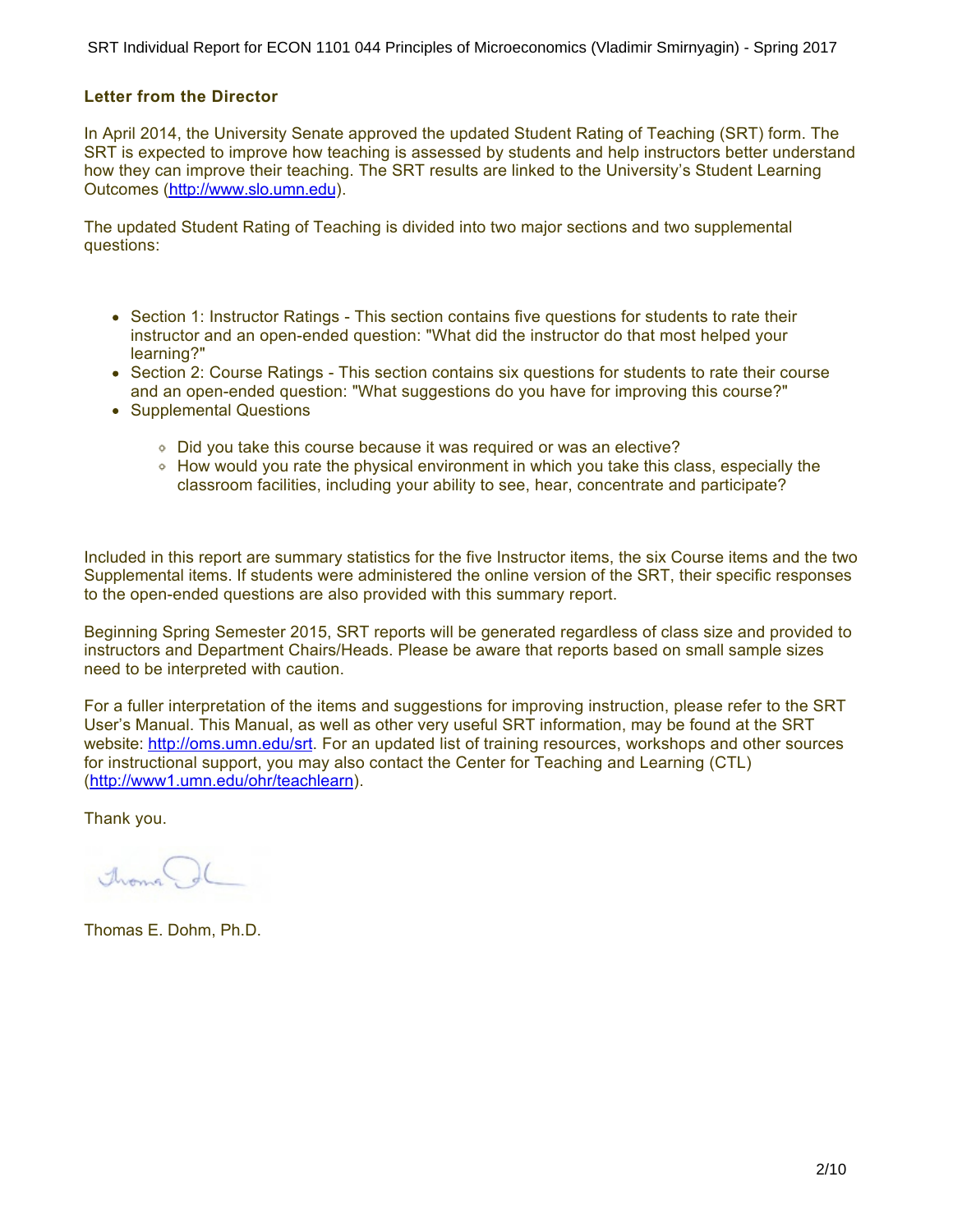# **Instructor Items Carefully read each statement and select a response: - Score**

| <b>Overall</b>                                                                       | Mean 5.08- |      |      |      |      |      |      |
|--------------------------------------------------------------------------------------|------------|------|------|------|------|------|------|
|                                                                                      | 0.00       | 1.00 | 2.00 | 3.00 | 4.00 | 5.00 | 6.00 |
| 1. The instructor was well prepared<br>for class.                                    | Mean 5.39  |      |      |      |      |      |      |
|                                                                                      | 0.00       | 1.00 | 2.00 | 3.00 | 4.00 | 5.00 | 6.00 |
| 2. The instructor presented the<br>subject matter clearly.                           | Mean 4.89  |      |      |      |      |      |      |
|                                                                                      | 0.00       | 1.00 | 2.00 | 3.00 | 4.00 | 5.00 | 6.00 |
| 3. The instructor provided feedback<br>intended to improve my course<br>performance. | Mean 4.89  |      |      |      |      |      |      |
|                                                                                      | 0.00       | 1.00 | 2.00 | 3.00 | 4.00 | 5.00 | 6.00 |
| 4. The instructor treated me with<br>respect.                                        | Mean 5.33  |      |      |      |      |      |      |
|                                                                                      | 0.00       | 1.00 | 2.00 | 3.00 | 4.00 | 5.00 | 6.00 |
| 5. I would recommend this instructor<br>to other students.                           | Mean 4.89  |      |      |      |      |      |      |
|                                                                                      | 0.00       | 1.00 | 2.00 | 3.00 | 4.00 | 5.00 | 6.00 |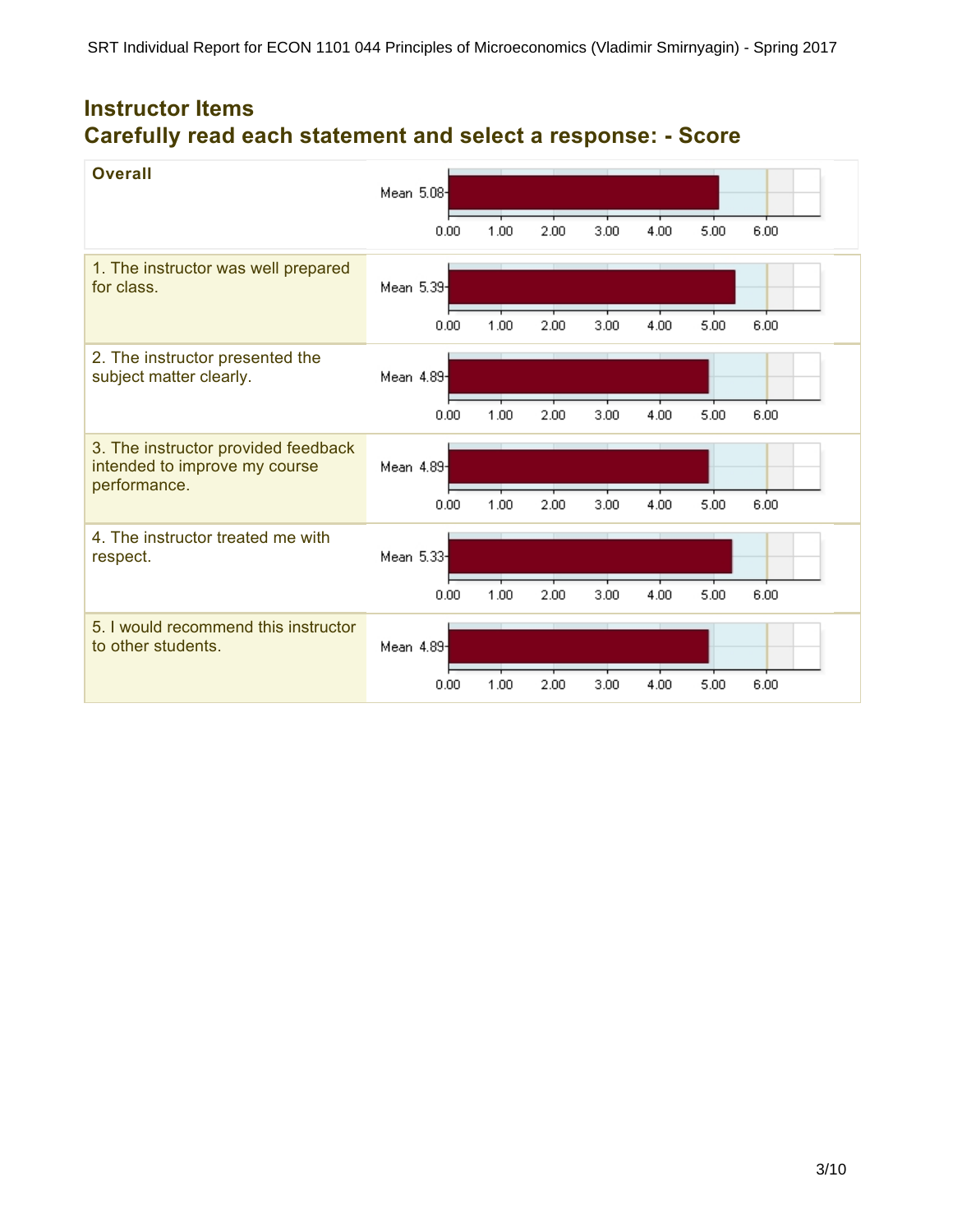## **Instructor Items Carefully read each statement and select a response: - Frequency**

1. The instructor was well prepared for class.



| <b>Statistics</b>         | <b>Value</b> |
|---------------------------|--------------|
| Mean                      | 5.39         |
| Median                    | 5.50         |
| <b>Standard Deviation</b> | 0.70         |

## 3. The instructor provided feedback intended to improve my course performance.



| <b>Statistics</b>         | <b>Value</b> |
|---------------------------|--------------|
| Mean                      | 4.89         |
| Median                    | 5.00         |
| <b>Standard Deviation</b> | 0.83         |

## 5. I would recommend this instructor to other students.



| Mean                      | 4.89 |
|---------------------------|------|
| Median                    | 5.00 |
| <b>Standard Deviation</b> | 0.96 |

2. The instructor presented the subject matter clearly.



| <b>Statistics</b>         | <b>Value</b> |
|---------------------------|--------------|
| Mean                      | 4.89         |
| Median                    | 5.00         |
| <b>Standard Deviation</b> | 0.68         |

## 4. The instructor treated me with respect.

|                       | 44.44% |                           |    |      |
|-----------------------|--------|---------------------------|----|------|
| 8                     | 44.44% |                           |    |      |
|                       |        |                           |    |      |
| 3 Somewhat Disagree 0 | 0.00%  |                           |    |      |
|                       | 0.00%  |                           |    |      |
| 0                     | 0.00%  |                           |    |      |
| 18                    |        |                           |    | 100% |
|                       |        | 4 Somewhat Agree 2 11.11% | 0% | 50%  |

| <b>Statistics</b>         | <b>Value</b> |
|---------------------------|--------------|
| Mean                      | 5.33         |
| <b>Median</b>             | 5.00         |
| <b>Standard Deviation</b> | 0.69         |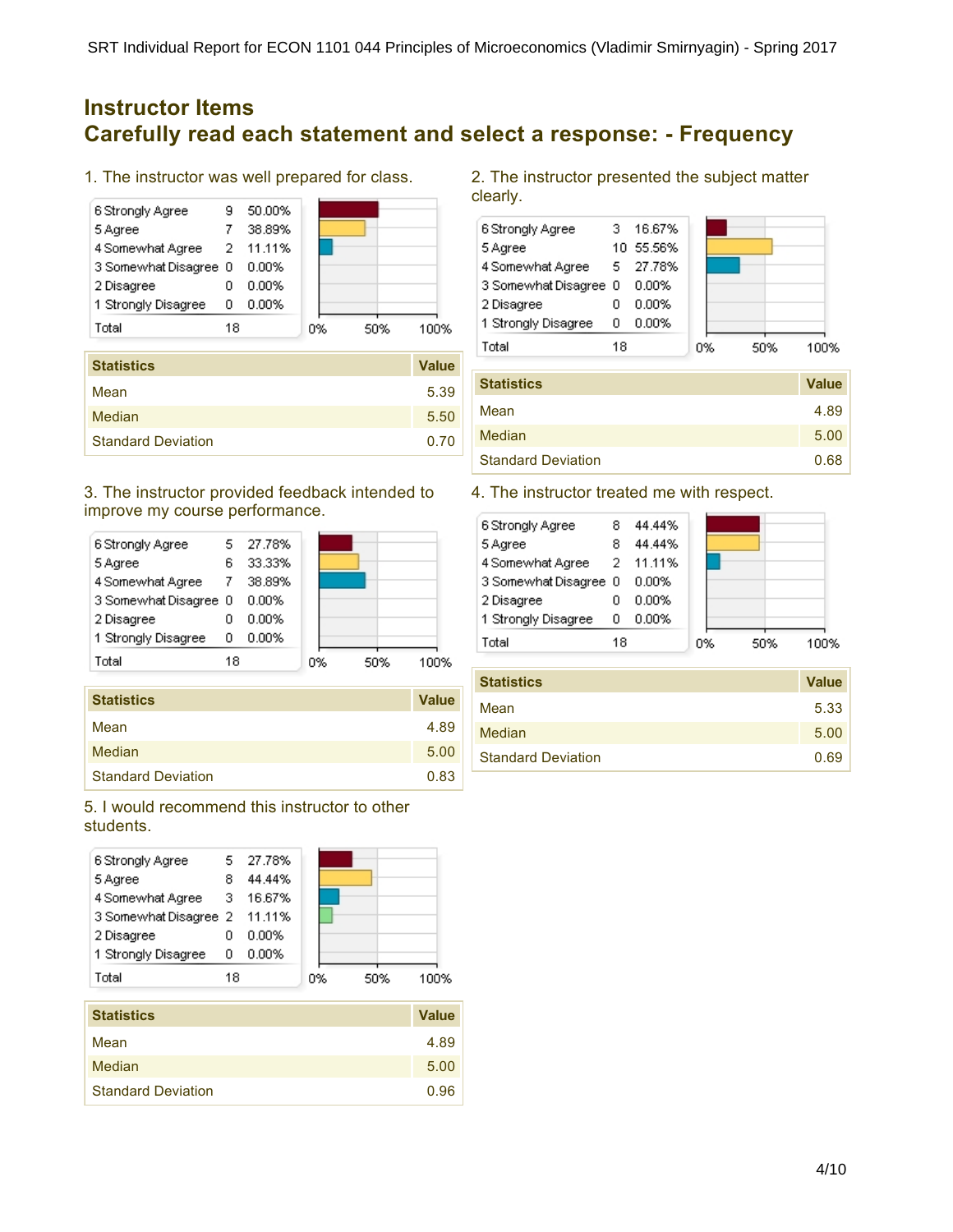# **Did you take this course because it was required or was it an elective?**

| Required                                      | 41.18% |    |             |
|-----------------------------------------------|--------|----|-------------|
| Required, but one of several choices 6 35.29% |        |    |             |
| Elective                                      | 23.53% |    |             |
| Total                                         |        | 0% | 50%<br>100% |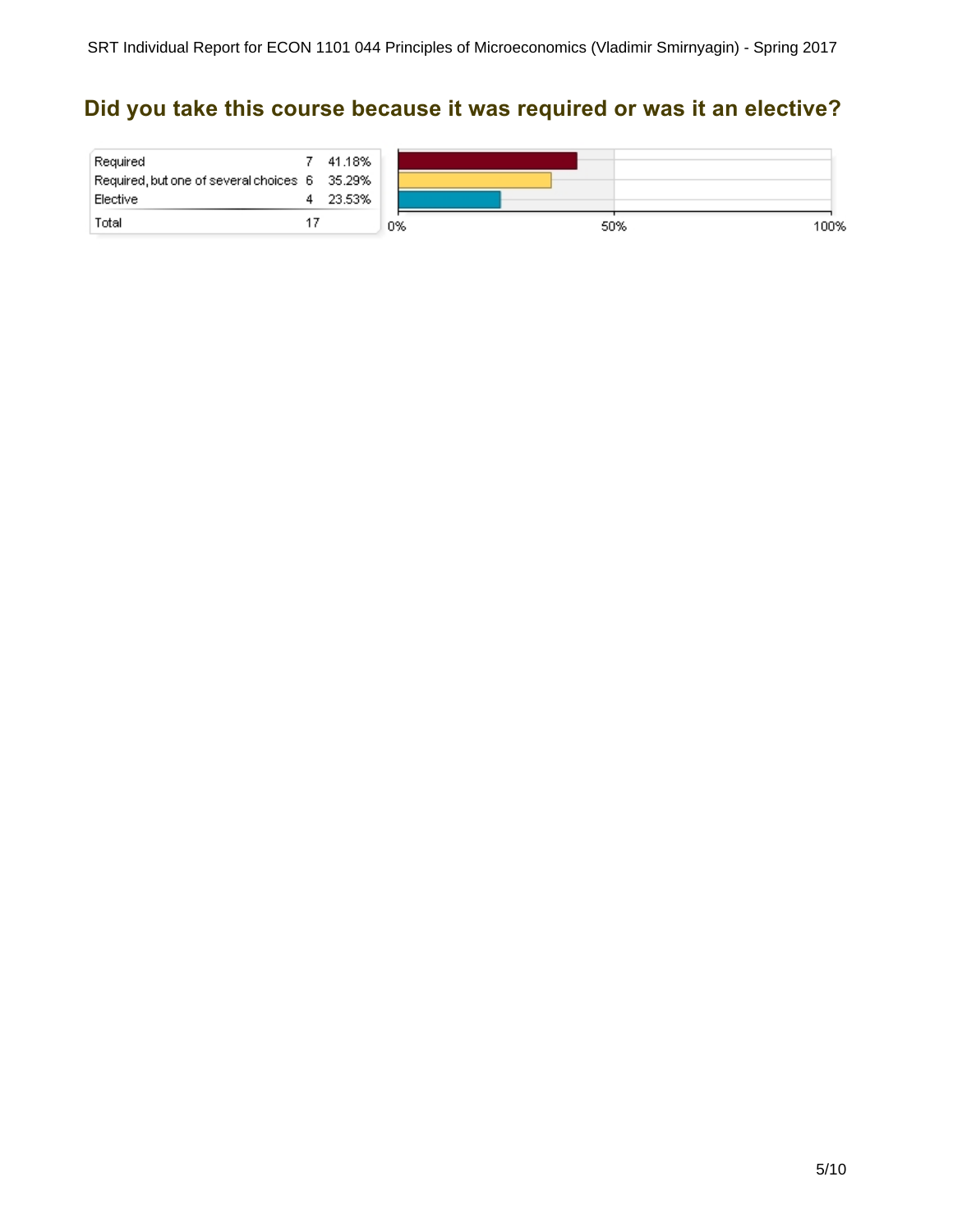# **Course Items Carefully read each statement and select a response: - Score**

| <b>Overall</b>                                                                           | Mean 4.784              |      |      |      |      |      |      |
|------------------------------------------------------------------------------------------|-------------------------|------|------|------|------|------|------|
|                                                                                          | 0.00                    | 1.00 | 2.00 | 3.00 | 4.00 | 5.00 | 6.00 |
| 1. I have a deeper understanding of<br>the subject matter as a result of this<br>course. | Mean 5.17 <sup>-1</sup> |      |      |      |      |      |      |
|                                                                                          | 0.00                    | 1.00 | 2.00 | 3.00 | 4.00 | 5.00 | 6.00 |
| 2. My interest in the subject matter<br>was stimulated by this course.                   | Mean 4.61-              |      |      |      |      |      |      |
|                                                                                          | 0.00                    | 1.00 | 2.00 | 3.00 | 4.00 | 5.00 | 6.00 |
| 3. Instructional technology<br>employed in this course was<br>effective.                 | Mean 4.72-              |      |      |      |      |      |      |
|                                                                                          | 0.00                    | 1.00 | 2.00 | 3.00 | 4.00 | 5.00 | 6.00 |
| 4. The grading standards for this<br>course were clear.                                  | Mean 4.72 <sup>-1</sup> |      |      |      |      |      |      |
|                                                                                          | 0.00                    | 1.00 | 2.00 | 3.00 | 4.00 | 5.00 | 6.00 |
| 5. I would recommend this course to<br>other students.                                   | Mean 4.71-              |      |      |      |      |      |      |
|                                                                                          | 0.00                    | 1.00 | 2.00 | 3.00 | 4.00 | 5.00 | 6.00 |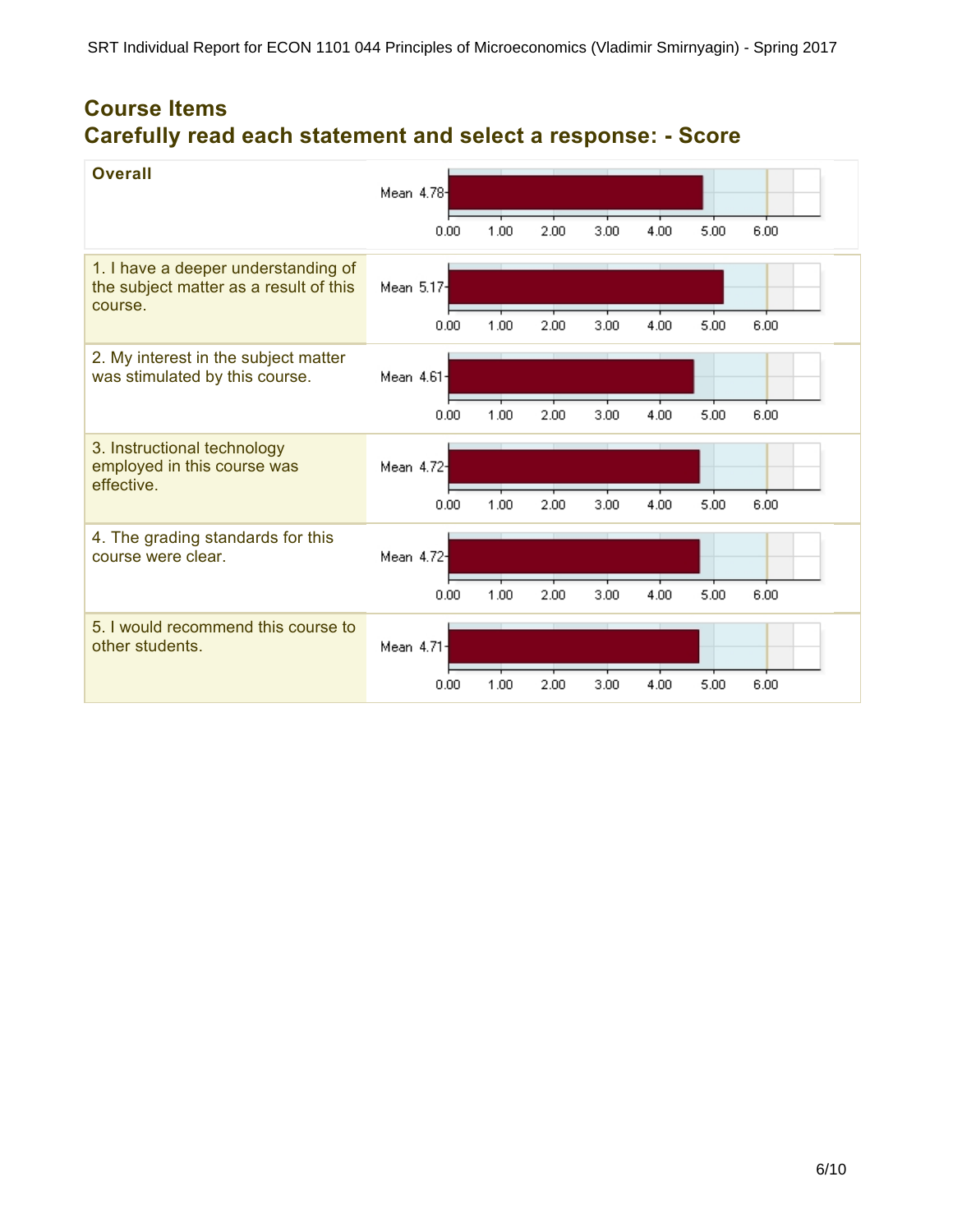## **Course Items Carefully read each statement and select a response: - Frequency**

1. I have a deeper understanding of the subject matter as a result of this course.



| <b>Statistics</b>         | <b>Value</b> |
|---------------------------|--------------|
| Mean                      | 5.17         |
| Median                    | 5.00         |
| <b>Standard Deviation</b> | 0.62         |

## 3. Instructional technology employed in this course was effective.



| <b>Statistics</b>         | <b>Value</b> |
|---------------------------|--------------|
| Mean                      | 4.72         |
| Median                    | 5.00         |
| <b>Standard Deviation</b> | 0.96         |

## 5. I would recommend this course to other students.



| <b>Statistics</b>         | <b>Value</b> |
|---------------------------|--------------|
| Mean                      | 4.71         |
| Median                    | 5.00         |
| <b>Standard Deviation</b> | 0.85         |

2. My interest in the subject matter was stimulated by this course.



| <b>Statistics</b>         | <b>Value</b> |
|---------------------------|--------------|
| Mean                      | 4.61         |
| Median                    | 5.00         |
| <b>Standard Deviation</b> | 1.04         |

#### 4. The grading standards for this course were clear.

| 6 Strongly Agree      |     | 16.67%    |    |     |      |
|-----------------------|-----|-----------|----|-----|------|
| 5 Agree               |     | 10 55.56% |    |     |      |
| 4 Somewhat Agree      | - 3 | 16.67%    |    |     |      |
| 3 Somewhat Disagree 1 |     | - 5.56%   |    |     |      |
| 2 Disagree            |     | 5.56%     |    |     |      |
| 1 Strongly Disagree   | ο   | 0.00%     |    |     |      |
| Total                 | 18  |           | 0% | 50% | 1በበ% |

| <b>Statistics</b>         | <b>Value</b> |
|---------------------------|--------------|
| Mean                      | 4.72         |
| Median                    | 5.00         |
| <b>Standard Deviation</b> | 1.02         |

#### 7/10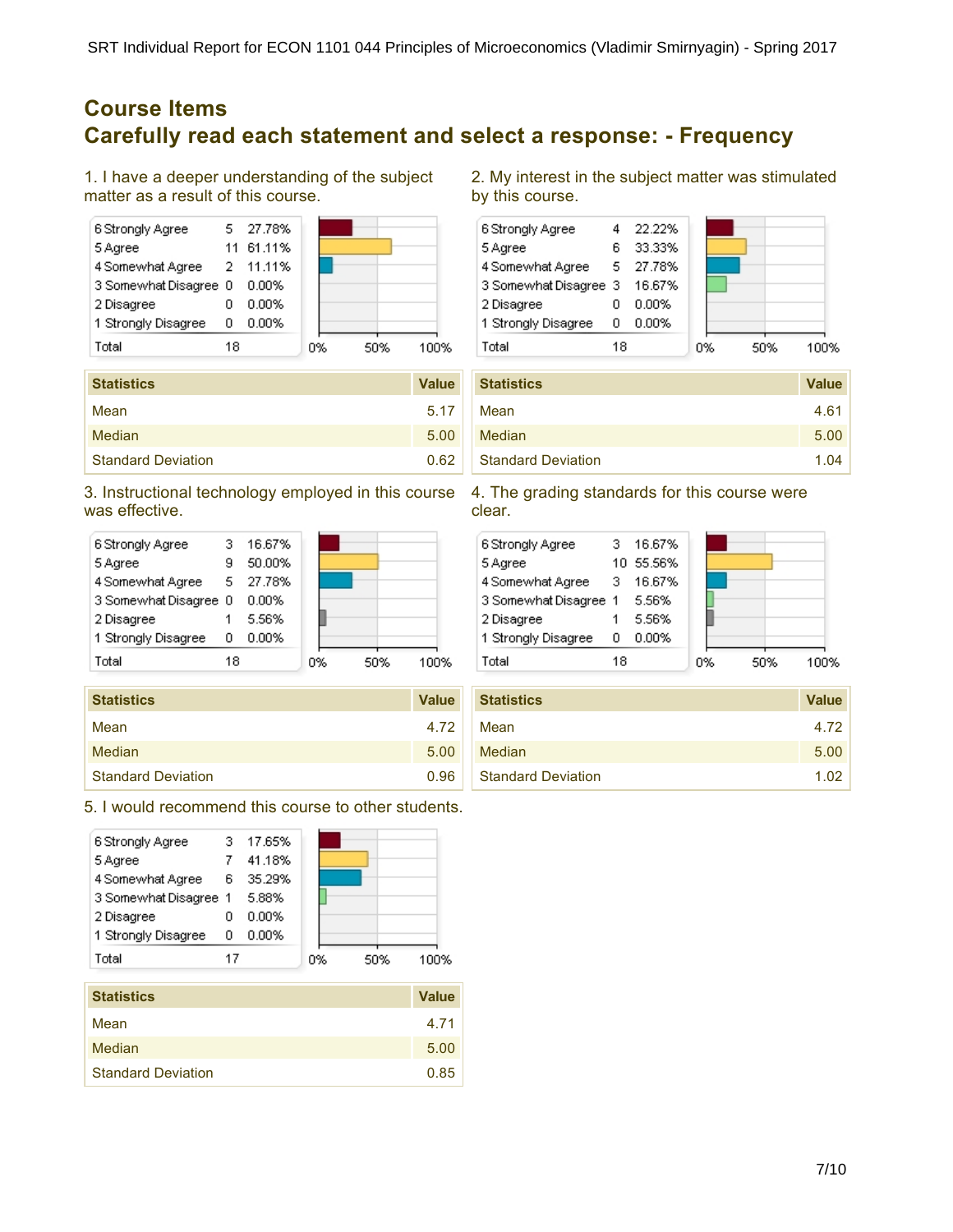# **Approximately how many hours per week do you spend working on homework, reading, and projects for this course?**

| з. | 18.75% |                                                         |  |
|----|--------|---------------------------------------------------------|--|
| 6. | 37.50% |                                                         |  |
|    | 0      | 43.75%<br>$0.00\%$<br>15 hours per week or more 0 0.00% |  |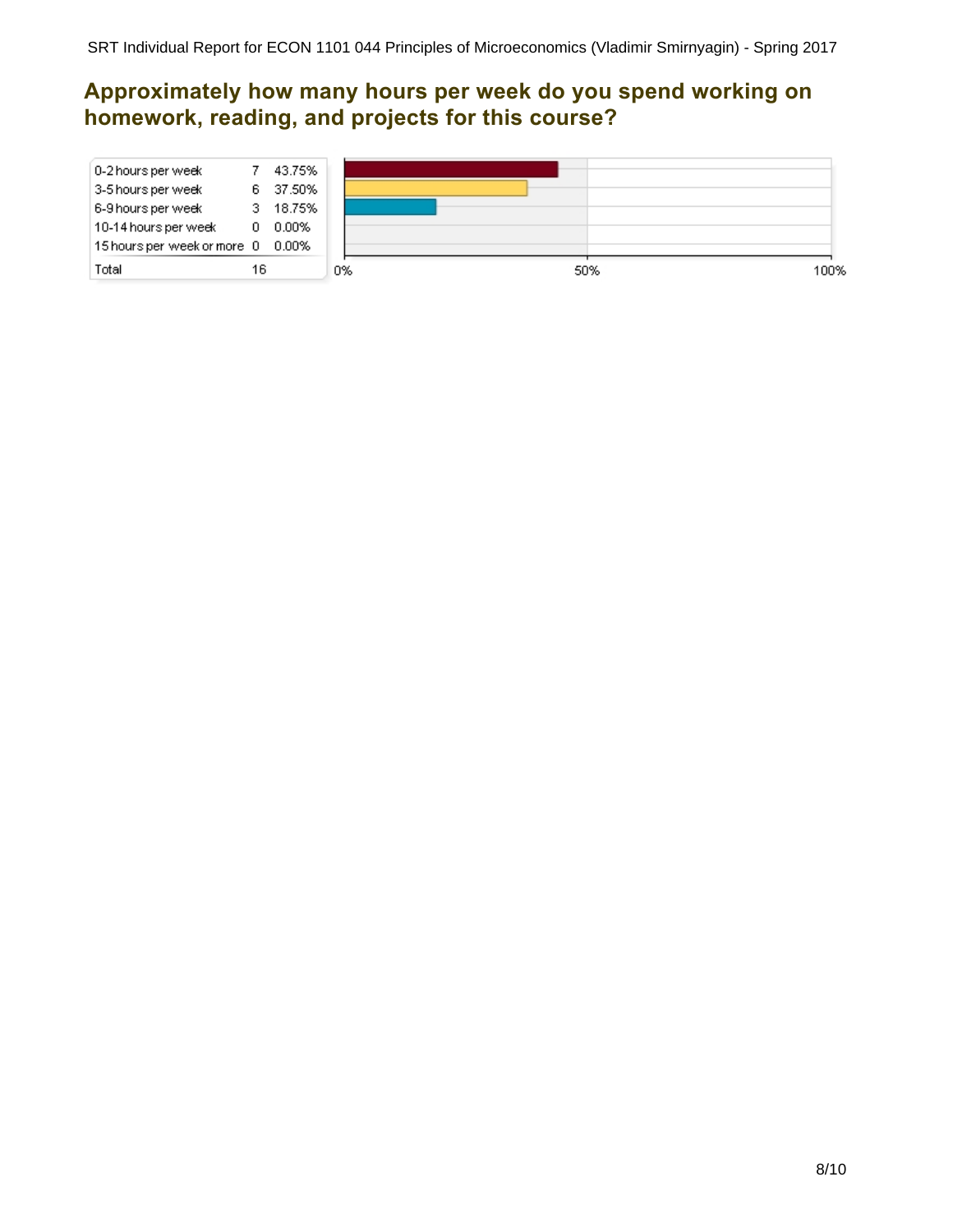## **How would you rate the physical environment in which you take this class, especially the classroom facilities, including your ability to see, hear, concentrate and participate?**